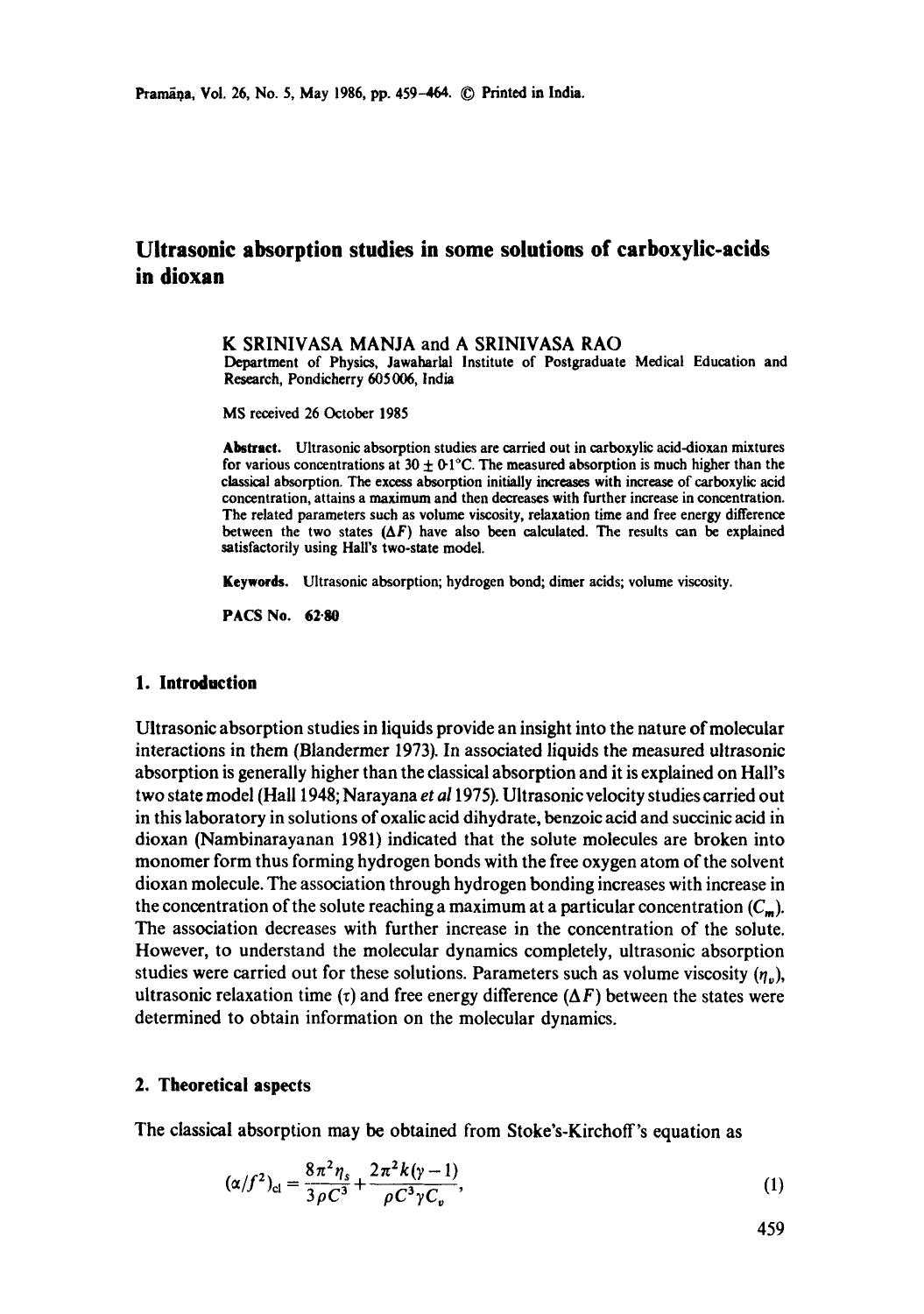where  $\rho$  is the density of the medium, C is the sound velocity in the medium,  $\gamma$  the ratio of two specific heats,  $C_v$  the specific heat at constant volume, k the coefficient of thermal conductivity and  $\eta_s$  is the coefficient of shear viscosity. The contribution due to the second term in (1) is negligible for liquids of low thermal conductivity.

The measured ultrasonic absorption  $(\alpha/f^2)_{\text{obs}}$  is considered as the sum of classical absorption  $(\alpha/f^2)_{cl}$  and structural absorption  $(\alpha/f^2)_{st}$ . The excess absorption is defined as

$$
(\alpha/f^2)_{\text{ex}} = (\alpha/f^2)_{\text{obs}} - (\alpha/f^2)_{\text{cl}}.\tag{2}
$$

The excess absorption measured in water was explained using Hall's two-state model in the following way (Narayana et al 1975). The  $(\alpha/f^2)_{ex}$  has been equated to

$$
(\alpha/f^2)_{\text{ex}} = 2\pi^2 \rho C \beta_r \tau,\tag{3}
$$

where  $\tau$  is the relaxation time,  $\beta_r$ , the relaxing part of the compressibility, C the velocity of sound and  $\rho$  the density of the liquid.

The structural relaxation time  $\tau$  was related to the molar volume (V) and the free energy difference  $(\Delta F)$  as follows

$$
\tau = \frac{V\eta_s}{R_g T [1 + \exp(\Delta F / k_B T)]},\tag{4}
$$

where  $\eta_s$  is the shear viscosity, T the temperature,  $R_g$  the gas constant and  $k_B$  the Boltzmann constant.

The volume viscosity may be estimated from the relation

$$
\eta_v = 4\eta_s/3 \left[ \frac{(\alpha/f^2)_{\text{obs}} - (\alpha/f^2)_{\text{cl}}}{(\alpha/f^2)_{\text{cl}}} \right],\tag{5}
$$

where  $\eta_s$  is the shear viscosity.

The relaxing part of the compressibility  $(\beta_r)$  is related to  $\eta_v$  and  $\tau$  by an expression developed by Litovitz and Davis (1965) as

$$
\eta_v = \beta_r \tau / \beta_0^2,\tag{6}
$$

where  $\beta_0$  is the static compressibility. For viscoelastic liquids the relaxation time may be related to the static compressibility ( $\beta_0$ ) and the two viscosities  $\eta_{\nu}$  and  $\eta_{\nu}$  as follows

$$
\tau = \beta_0 \left[ \eta_v + \frac{4}{3} \eta_s \right]. \tag{7}
$$

#### **3. Materials and methods**

Ultrasonic absorption in oxalic acid dihydrate, benzoic acid and succinic acid in dioxan was measured at a frequency 10 MHz using a pulse echo interferometer (Systems Dimensions, Bangalore) at a temperature of  $30 \pm 0.1^{\circ}$ C. A cylindrical liquid cell fabricated in this laboratory was used for this purpose. It is a hollow cylinder of brass (length 1 cm, diameter 1.5 cm). At one end of the cell, a quartz crystal of 10 MHz fundamental frequency is rigidly fixed by a suitable adhesive. At the other end, a metal reflector with adjustable screws is provided to make it parallel to the transducer. An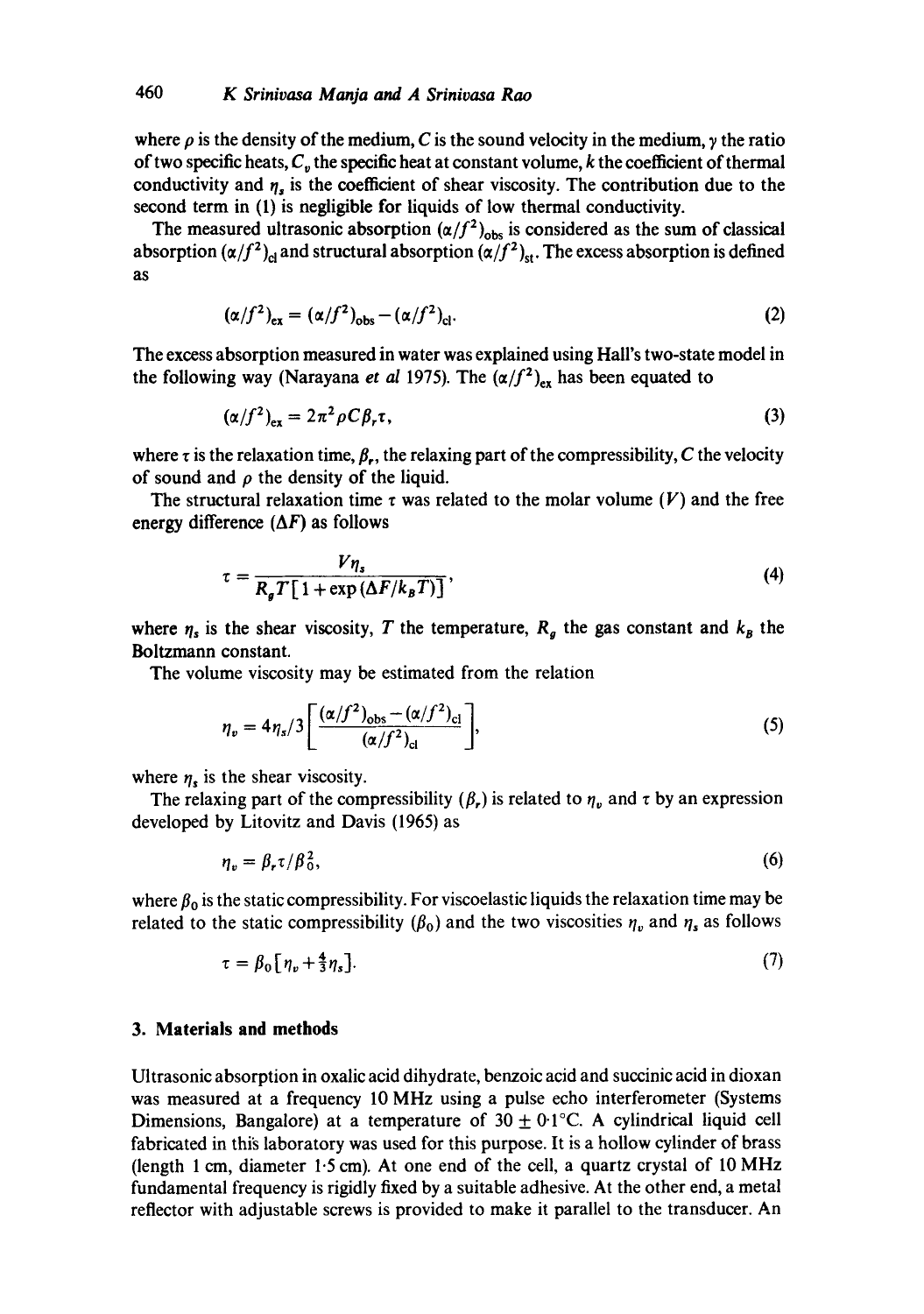**annular rubber washer is also used along with the reflector to prevent leakage of the liquid from the cell.** 

The RF pulses of 10 MHz and 20  $\mu$ <sub>s</sub> duration are transmitted and received by the **single crystal method (Blitz 1963). The received echoes are displayed on the dual beam oscilloscope and their heights measured. The echo heights are fitted into an exponential**  curve of the type, A at  $exp(-\alpha x)$  and the absorption coefficient  $\alpha$  are calculated. The absorptions are represented as  $(\alpha/f^2)_{\text{obs}}$  in Nepers cm<sup>-1</sup> sec<sup>2</sup>. The viscosities of the **solutions are determined using Ostwalds viscometer in a constant temperature bath at 30 + 0-1°C. All the measured and calculated parameters are shown in tables 1-3. The variation of the parameters with concentration is shown in figures 1-2.** 

## **4. Results**

**Figure la shows that the measured ultrasonic absorption for the oxalic acid dihydrate, benzoic acid and succinic acid increases with increase in the concentration of the solute, reaches a maximum (the concentration at which the absorption maximum occurs is** 



**Figure 1. Absorption vs concentration of carboxylic acids in dioxan. A. Ultrasonic. B. Excess.** 



**Figure 2. Volume viscosity and relaxation time vs concentration of carboxylic acids in dioxan. A. Volume viscosity. B. Relaxation time.**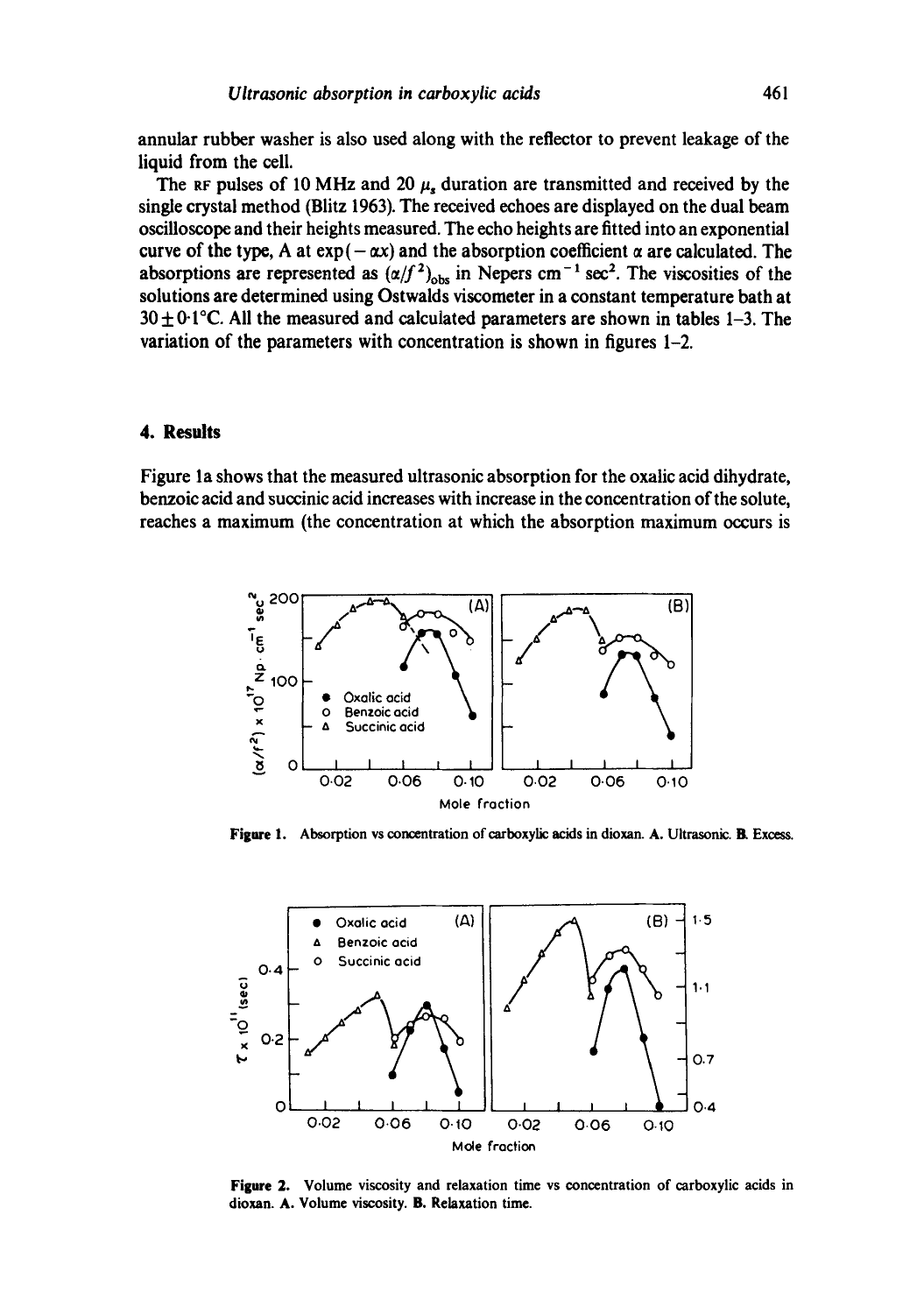|                | $ms^{-1}$            |                                           |                                                                                            |                                                                            | $\times 10^{17}$ Np.cm <sup>-1</sup> sec <sup>2</sup>   |                                      |             |                      |                            |                                      |                                                     | $\times 10^{17}$ Np.cm <sup>-1</sup> sec <sup>2</sup>                               |
|----------------|----------------------|-------------------------------------------|--------------------------------------------------------------------------------------------|----------------------------------------------------------------------------|---------------------------------------------------------|--------------------------------------|-------------|----------------------|----------------------------|--------------------------------------|-----------------------------------------------------|-------------------------------------------------------------------------------------|
| XF<br>×        | $\circ$              | $g cm^{-3}$<br>$\overline{\phantom{a}}$   | dyne.cm <sup>2</sup><br>B,                                                                 | $(\alpha/f^2)_{\rm obs}$                                                   | $\left( \alpha/f^2 \right)_\text{cl}$                   | $(\alpha/f^2)_{\rm ex}$              | poise<br>t, | r,                   | $\tau \times 10^{11}$<br>g | $\frac{k_{\text{cal}}/M}{\Delta F}$  | cm <sup>2</sup> dyne <sup>-1</sup><br>¢,            | $(a/f^2)_{ex}$ cal                                                                  |
| 8              | $^{1269}$            | 136                                       |                                                                                            | 119.08                                                                     |                                                         |                                      | 0-02447     | 0-1016               | $0 - 734$                  | 1.327                                | 4.138                                               |                                                                                     |
| 0.07           | 1428                 | 1.168                                     |                                                                                            | 15600                                                                      | 2846<br>2162                                            | 88-62<br>134-38                      | 0-02773     | 0-2262               | 1.105                      | 1.139                                | 3.607                                               |                                                                                     |
| 68             | 1534                 | 1.189                                     |                                                                                            | 156.00                                                                     | 19.91                                                   | 136.09                               | 0-03278     | 02987                | 1.222                      | 1.189                                | 3.115                                               | 86-38<br>131-22<br>137-14                                                           |
| \$             | 1508                 | 1.194                                     | 5466<br>4.98<br>5.570<br>5.682                                                             | 108400                                                                     | 23-22                                                   | 84.78                                | 003576      | 0-1740               | 0816                       | 1:151                                | 2.891                                               | 83.84                                                                               |
| $\frac{1}{2}$  | \$08                 | 1.205                                     | 4187                                                                                       | 59.70                                                                      | 29.18                                                   | 30-62                                | 03728       | 0-0521               | 0426                       | .950                                 | 2.144                                               | 30-59                                                                               |
|                | Table 2.             |                                           | Ultrasonic absor                                                                           | rption and related parameters for the solutions of benzoic acid in dioxan. |                                                         |                                      |             |                      |                            |                                      |                                                     |                                                                                     |
|                |                      |                                           |                                                                                            |                                                                            | $\times 10^{17}$ Np.cm <sup>-1</sup> .sec <sup>2</sup>  |                                      |             |                      |                            |                                      |                                                     |                                                                                     |
| ۲E<br>ا<br>×   | $ms^{-1}$<br>$\circ$ | $g\,cm^{-3}$<br>σ                         | $dyne^{-1}$ .cn<br>ø,                                                                      | $(\alpha/f^2)_{\rm obs}$                                                   | $\left( \alpha/f^2 \right)_\mathrm{cl}$                 | $\left( \alpha/f^2 \right)_{\rm ex}$ | poise<br>r, | $\boldsymbol{r_{v}}$ | $t \times 10^{11}$<br>g    | $\frac{k_{\rm cal}/M}{\Delta F}$     | cm <sup>2</sup> dyne<br>$\beta_r \times 10^{11}$    | $\times 10^{17}$ Np.cm <sup>-1</sup> .sec <sup>2</sup><br>$(x/f^2)_{\text{cr}}$ cal |
|                |                      |                                           |                                                                                            |                                                                            |                                                         |                                      |             |                      |                            |                                      |                                                     |                                                                                     |
| \$\$\$\$\$     | 1380                 | £                                         | 5.044<br>4.515<br>4.715<br>4.700                                                           | 16404                                                                      | 88284<br>23354                                          | 139.04                               | 0-02674     | 0.1982               | 1.1466                     | 147                                  | 4154                                                | 13500                                                                               |
|                |                      |                                           |                                                                                            | 177.40                                                                     |                                                         | 154-17<br>153-41                     | 0-02752     | 0-2435               | 1.2940                     | 1.294                                |                                                     |                                                                                     |
|                | <u>र्वे 8 के</u>     | $\frac{1}{4}$ $\frac{2}{3}$ $\frac{5}{3}$ |                                                                                            | 175-20<br>155-90                                                           |                                                         |                                      | 002957      | 0-2775<br>0-2645     | 1.3361<br>1.2150           | 1.337<br>1.215                       | 4013<br>5.692<br>5.582                              | 154-00<br>153-37<br>134-41                                                          |
|                |                      |                                           |                                                                                            |                                                                            |                                                         | 135-43                               | 0-03002     |                      |                            |                                      |                                                     |                                                                                     |
|                | 1420                 | $1-055$                                   |                                                                                            | 148.70                                                                     | 2089                                                    | 123-81                               | 0-03125     | 0-2072               | 1-0698                     | 1-069                                |                                                     | 13.23                                                                               |
|                |                      | Table 3.                                  | Ultrasonic absorption and related parameters for the solutions of succinic acid in dioxan. |                                                                            |                                                         |                                      |             |                      |                            |                                      |                                                     |                                                                                     |
|                |                      |                                           |                                                                                            |                                                                            | $\times 10^{17}$ Np.cm <sup>-1</sup> · sec <sup>2</sup> |                                      |             |                      |                            |                                      |                                                     |                                                                                     |
| F<br>N.F<br>×  | $ms^{-1}$<br>ပ       | $g \cdot cm^{-3}$<br>σ                    | dyne cm<br>$\beta_s \times 10^{11}$                                                        | $(\alpha/f^2)_{\rm obs}$                                                   | $(\alpha/f^2)_{\rm cl}$                                 | $(\alpha/f^2)_{\rm ex}$              | poise<br>Ê, | Ę,                   | $\tau \times 10^{11}$<br>g | $\frac{k_{\text{cal}}/M}{\Delta F}$  | $\rm cm^2$ dyne $^{-1}$<br>$\beta_r \times 10^{11}$ | $\times 10^{17}$ Np.cm <sup>-1</sup> .sec <sup>2</sup><br>$(a/f^2)_{\rm ex}$ cal    |
| ā              | $\ddot{4}$           | 30                                        |                                                                                            | 142.20                                                                     | 15.67                                                   | 126.52                               | D-01514     | 0-1629               | 0-9680                     | 0-841                                | <b>AVL+</b>                                         | 126-48                                                                              |
| Soo            |                      |                                           |                                                                                            | 166.86                                                                     |                                                         | $151 - 29$                           | 001560      | 0-2021               | 1497                       |                                      |                                                     | 151.28                                                                              |
| $\mathfrak{F}$ |                      |                                           |                                                                                            | 184-61                                                                     |                                                         | $165 - 44$                           | 0-02089     | 0-2404               | 1.3058                     |                                      |                                                     |                                                                                     |
| ३३<br>०००      | 1368<br>1364<br>1374 | 484<br>1953<br>1953<br>1975               | 5.287<br>5.158<br>4.596<br>4.587                                                           | 195.00                                                                     | 1557<br>1941<br>1941<br>1941<br>1940                    | 176.94                               | 0-02144     | 0-2800               | 14180<br>15090<br>10588    | 0729<br>0853<br>0854<br>0954<br>1192 | 4677<br>4363<br>4171<br>3865                        | 16547<br>17687<br>17584<br>12365                                                    |
|                |                      |                                           |                                                                                            | 195.00<br>172.90                                                           |                                                         | 175-85<br>149-80                     | 0-02776     | 0-1945               |                            |                                      |                                                     |                                                                                     |
|                |                      |                                           |                                                                                            |                                                                            |                                                         |                                      | 0-02725     |                      |                            |                                      |                                                     |                                                                                     |

Table 1. Ultrasonic absorption and related parameters for the solutions of oxalic acid in dioxan. **Table 1.** Ultrasonic absorption and related parameters for the solutions of ovalic acid in dioxangular

462

### isa Mania a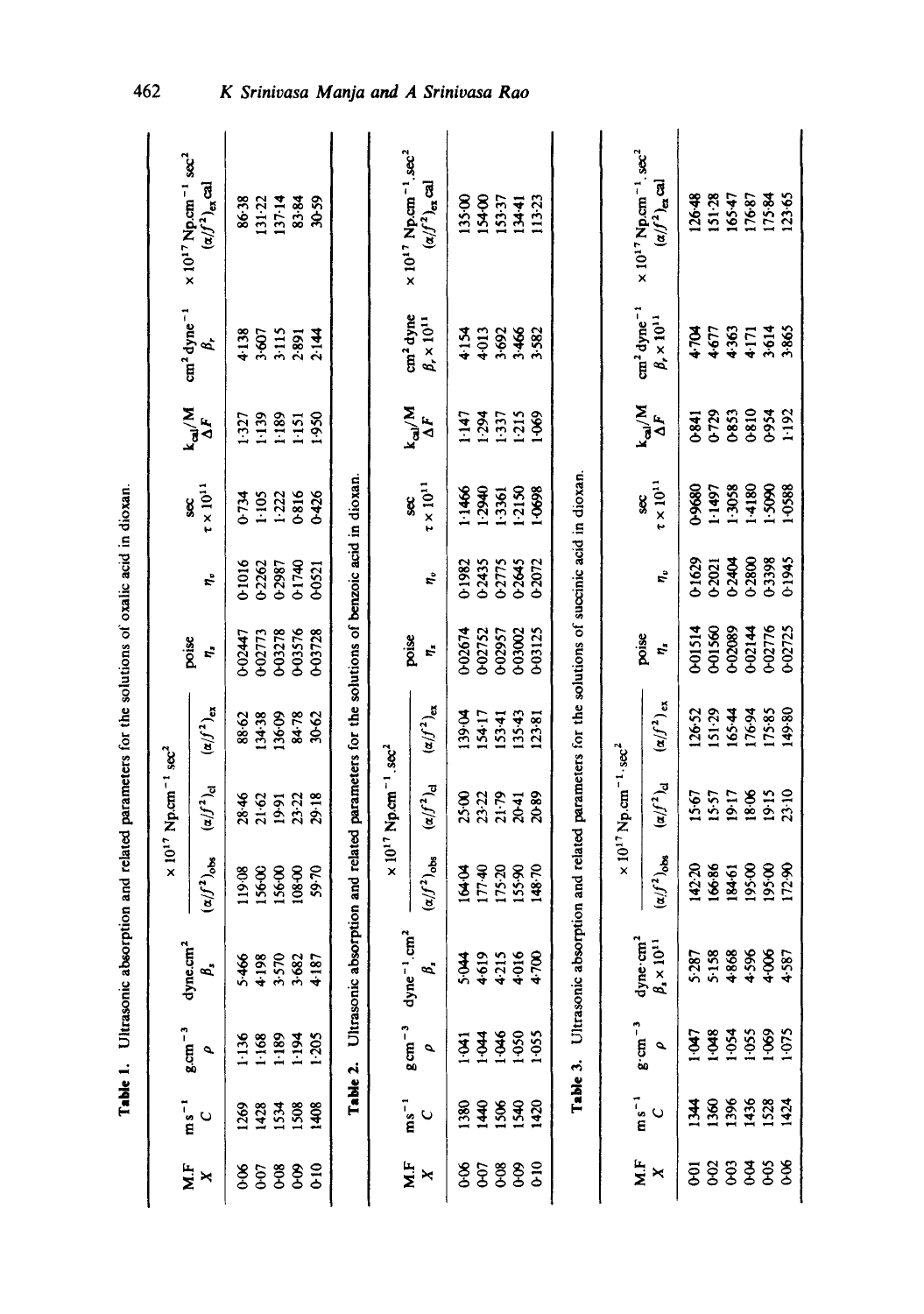labelled, hereafter referred to as  $C_m$ ) and then decreases further with increase in concentration. The maximum in the ultrasonic absorption is found to be at  $0.075$  mole fraction for oxalic acid, benzoic acid and at  $0.045$  mole fraction for succinic acid. In figure lb the excess absorption is found to vary similarly. The variation of volume viscosity and relaxation time is similar and show a maximum at the same concentration as mentioned above. The free energy difference between the two states was also estimated using (3) and found to be 1.45 kcal/mol and 1.33 kcal/mol for succinic acid and benzoic acid respectively at the critical concentration.

#### **5. Discussion**

Tables 1, 2, 3 reveal that the  $(\alpha/f^2)_{obs}$  is about 4-5 times greater than the  $(\alpha/f^2)_{cl}$ . This is a characteristic feature of the mixtures where there is a strong association due to molecular interaction (Blandermer 1973). The variation of  $(\alpha/f^2)_{\text{cl}}$  is comparatively much smaller than the variation of  $(\alpha/f^2)_{\rm obs}$ . This suggests that the excess absorption may be mainly due to intermolecular association.

The carboxylic acid molecules dissociate in dioxan and form hydrogen bonds with the dioxan. Therefore the two states may be assumed for the mixture as (1) dimeric state of carboxylic acid  $(D \text{ states})$ ,  $(2)$  the hydrogen bonded state of the monomeric carboxylic acid with dioxan molecule  $(M$  states). A compression during wave propagation will produce a change in the number of molecules in both the states, caused by the breaking of intermolecular bonds. Therefore it is not unreasonable to apply Hall's two-state model to explain the excess absorption. The excess absorption calculated from (2) and (1) agrees very well within  $7\%$  of the experimental value. This shows that the application of two-state model for this system is reasonable.

The value of  $\eta_v$  estimated using (4) also increases with increase in the concentrations of oxalic acid, benzoic acid and succinic acid upto  $C_m$  and decreases with further increase in the concentration of the carboxylic acids. It is reasonable to assume that as the solute concentration is increased, M states increase upto the critical concentration and then  $D$  states may be preferred over  $M$  states.

It is possible that a dynamic equilibrium may exist between the  $M$  and  $D$  states which may increase the cohesive forces in these dioxan rich mixtures. This may explain the observed maximum in the  $\eta_{v}$  at  $C_{m}$ .

The values of  $\Delta F$  for the system at  $C_m$  is comparable to similar values observed in methanol and ethanol (Narayana and Swamy 1975). The dimer acid hydrogen bond strength of succinic acid is  $6.5$  kcal/mol and for benzoic acid is  $4.2$  kcal/mol. This indicates that the hydrogen bonds of succinic acid with dioxan are stronger compared to benzoic acid in dioxan, and hence the higher  $\Delta F$  in succinic acid. This property is also reflected in the absorption (figure la), where the solution containing succinic acid has higher absorption compared to the benzoic acid in dioxan. The higher absorption maximum observed in the solution of succinic acid in dioxan at  $C_m$  indicates that the solution is highly structured as compared to benzoic acid. This may be due to the fact that the hydrogen bond energy is larger for suecinic acid than benzoic acid.

It can be seen from figure 2b that the relaxation times also increase with increase in the concentration of carboxylic acids in dioxan and show a maximum at  $C_m$ . The relaxation time is longer for succinic acid than for other. This may be due to the higher  $\Delta F$  in the case of succinic acid as explained earlier.